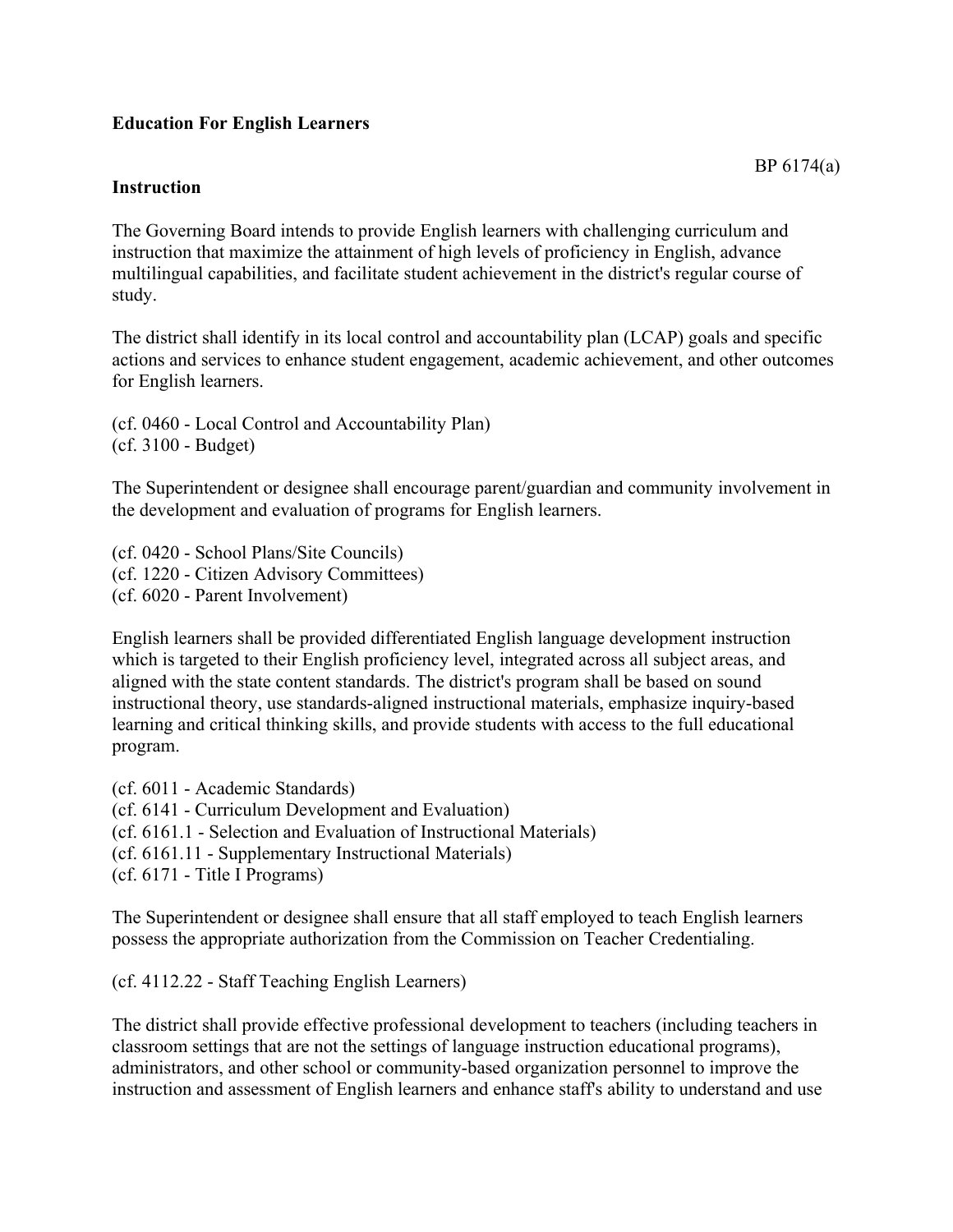curricula, assessment, and instructional strategies for English learners. Such professional development shall be of sufficient intensity and duration to produce a positive and lasting impact on teachers' performance in the classroom. (20 USC 6825)

(cf. 4131 - Staff Development) (cf. 4231 - Staff Development) (cf. 4331 - Staff Development)

Staff development shall also address the sociocultural needs of English learners and provide opportunities for teachers to engage in supportive, collaborative learning communities.

To support students' English language development, the Superintendent or designee may provide an adult literacy training program that leads to English fluency for parents/guardians and community members.

### **Identification and Assessment**

The Superintendent or designee shall maintain procedures for the early identification of English learners and an assessment of their proficiency and needs in the areas of listening, speaking, reading, and writing in English.

Once identified as an English learner, a student shall be annually assessed for language proficiency until he/she is reclassified based on criteria specified in the accompanying administrative regulation.

English learners' academic achievement in English language arts, mathematics, science, and any additional subject required by law shall be assessed using the California Assessment of Student Performance and Progress. As necessary, the test shall be administered with testing variations in accordance with 5 CCR 854.1-854.3. English learners who are in their first 12 months of attending a school in the United States shall be exempted from taking the English language arts assessment to the extent allowed by federal law. (Education Code 60603, 60640; 5 CCR 854.1- 854.3)

(cf. 6162.51 - State Academic Achievement Tests)

Formative assessments may be utilized to analyze student performance and appropriately adapt teaching methodologies and instructions.

(cf. 6162.5 - Student Assessment)

### **Language Acquisition Programs**

The district shall offer research-based language acquisition programs that are designed to ensure English acquisition as rapidly and as effectively as possible and that provide instruction to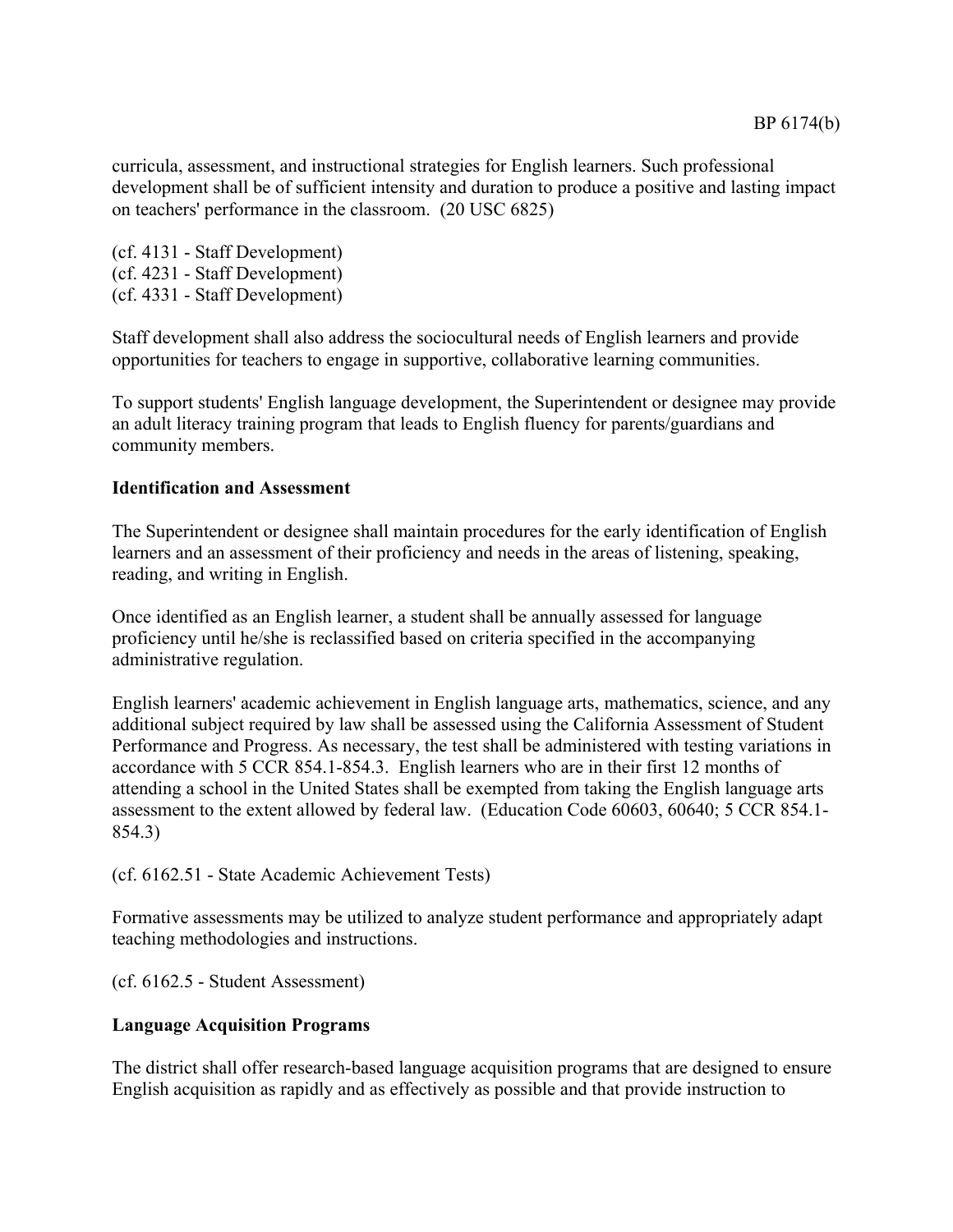students on the state-adopted academic content standards, including the English language development standards. (Education Code 306; 5 CCR 11300) At a minimum, the district shall offer a structured English immersion program which includes designated and integrated English language development. In the structured English immersion program, nearly all of the classroom instruction shall be provided in English, but with the curriculum and presentation designed for students who are learning English. (Education Code 305-306; 5 CCR 11309)

Language acquisition programs are educational programs that are designed to ensure English acquisitions as rapidly and as effective as possible and that provide instruction to students on the state-adopted academic content standards, including the English language development standards. The language acquisition programs provided to students shall be informed by research and shall lead to grade-level proficiency and academic achievement in both English and another language. (Education Code 306)

For the purpose of determining the amount of instruction to be conducted in English in the structured English immersion program, "nearly all" means that all classroom instruction shall be conducted in English except for clarification, explanation, and support as needed.

In addition, language acquisition programs offered by the district may include, but are not limited to, the following: (Education Code 305-306)

1. The district may offer a dual-language immersion program that provides integrated language learning and academic instruction for native speakers of English and native speakers of another language, with the goals of high academic achievement, first and second language proficiency, and cross-cultural understanding.

(cf. 6142.2 - World/Foreign Language Instruction)

2. The district may offer a transitional or developmental program for English learners that provides literacy and academic instruction in English and a student's native language and that enables an English learner to achieve English proficiency and academic mastery of subject matter content and higher order thinking skills, including critical thinking, in order to meet state academic content standards.

The district's language acquisition programs for grades K-3 shall comply with class size requirements specified in Education Code 42238.02. (Education Code 310)

(cf. 6151 - Class Size)

In establishing the district's language acquisition programs, the Superintendent or designee shall consult with parents/guardians and the community during the LCAP development process. He/she shall also consult with administrators, teachers, and other personnel with appropriate authorizations and experience in establishing a language acquisition program. (Education Code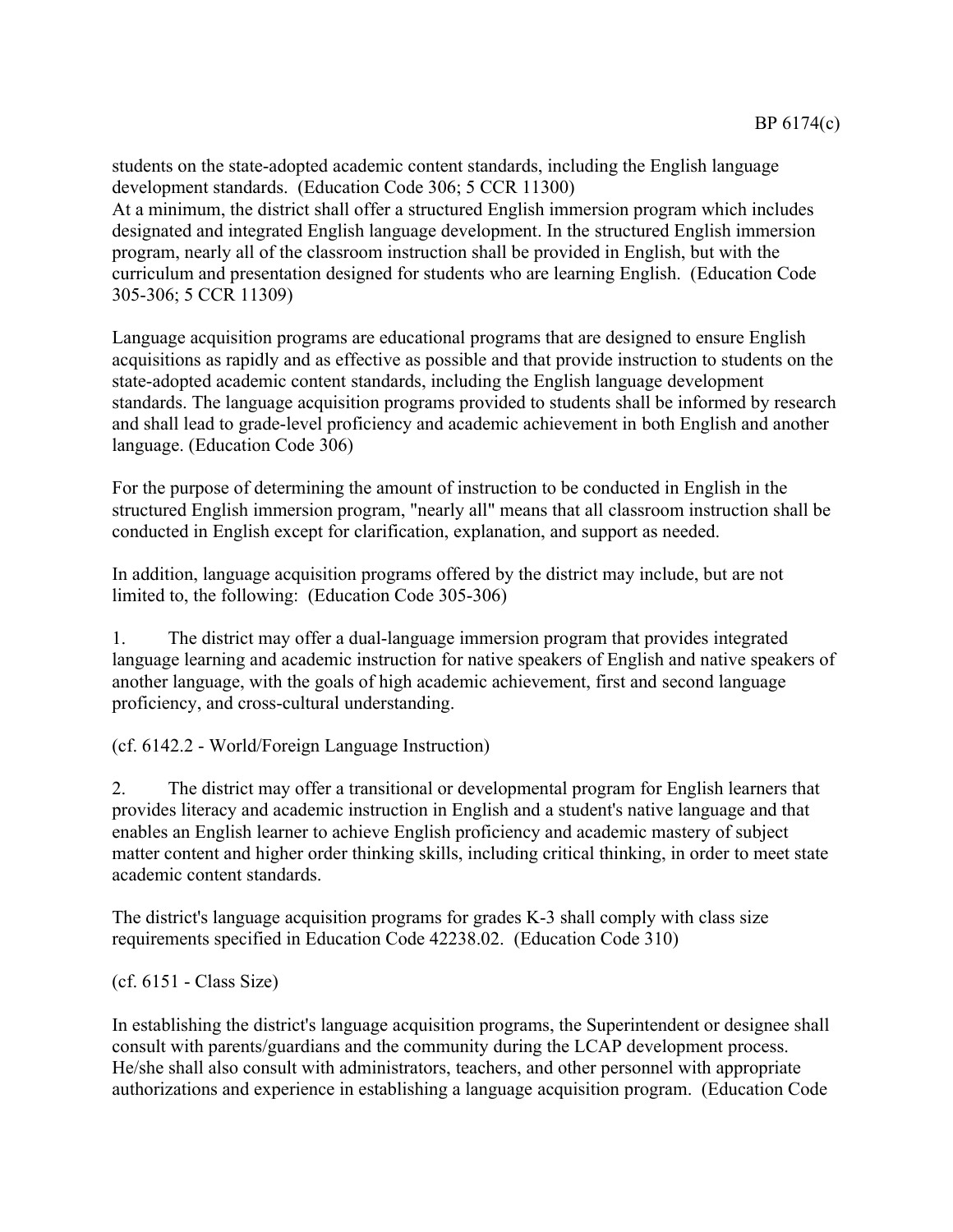# 305)

At the beginning of each school year or upon a student's enrollment, parents/guardians shall be provided information on the types of language acquisition programs available to students enrolled in the district, including, but not limited to, a description of each program, the process to be followed in making a program selection, identification of any language to be taught in addition to English when the program includes instruction in another language, and the process to request establishment of a language acquisition program. (Education Code 310; 5 CCR 11310)

# (cf. 5145.6 - Parental Notifications)

Parents/guardians of English learners may choose a language acquisition program that best suits their child. To the extent possible, any language acquisition program requested by the parents/guardians of 30 or more students at the school or by the parents/guardians of 20 or more students at any grade level shall be offered by the school. (Education Code 310; 5 CCR 11311)

## **Reclassification**

When an English learner is determined based on state and district reclassification criteria to have acquired a reasonable level of English proficiency pursuant to Education Code 313 and 52164.6, or upon request by the student's parent/guardian, the student shall be transferred from a language acquisition program into an English language mainstream classroom.

## **Program Evaluation**

To evaluate the effectiveness of the district's educational program for English learners, the Superintendent or designee shall report to the Board, at least annually, regarding:

1. Progress of English learners towards proficiency in English

2. The number and percentage of English learners reclassified as fluent English proficient

3. The number and percentage of English learners who are or are at risk of being classified as long-term English learners in accordance with Education Code 313.1

4. The achievement of English learners on standards-based tests in core curricular areas

5. For any language acquisition program that includes instruction in a language other than English, student achievement in the non-English language in accordance with 5 CCR 11309

6. A comparison of current data with data from at least the previous year in regard to items #1-6 above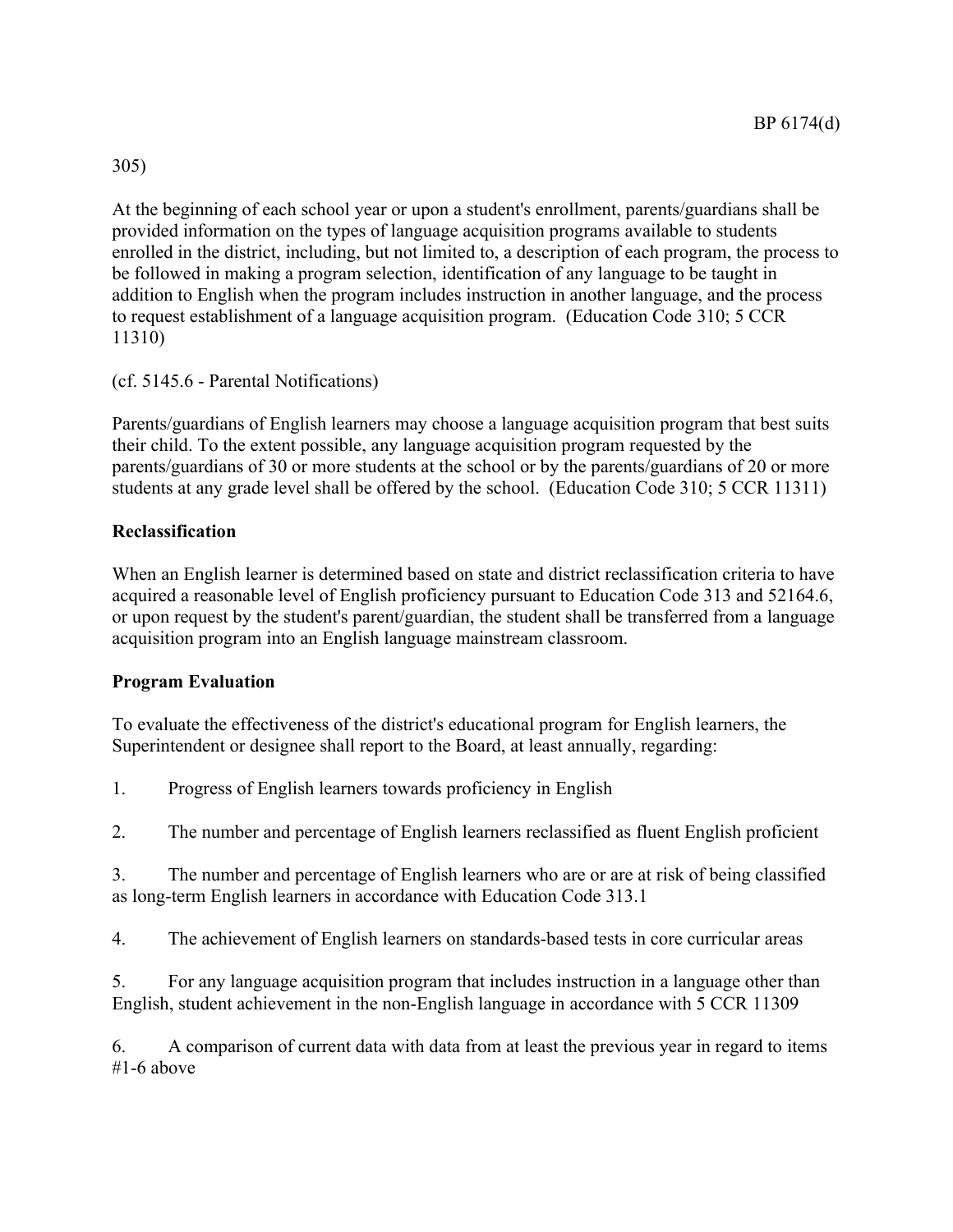7. A comparison of data between the different language acquisition programs offered by the district

The Superintendent or designee shall also provide the Board with regular reports from any district or schoolwide English learner advisory committees.

Legal Reference:

EDUCATION CODE

300-340 English language education, especially:

305-310 Language acquisition programs

313-313.5 Assessment of English proficiency

430-446 English Learner and Immigrant Pupil Federal Conformity Act

33050 State Board of Education waiver authority

42238.02-42238.03 Local control funding formula

44253.1-44253.11 Qualifications for teaching English learners

48980 Parental notifications

48985 Notices to parents in language other than English

52052 Accountability; numerically significant student subgroups

52060-52077 Local control and accountability plan

52160-52178 Bilingual Bicultural Act

56305 CDE manual on English learners with disabilities

60603 Definition, recently arrived English learner

60640 California Assessment of Student Performance and Progress

60810-60812 Assessment of language development

62002.5 Continuation of advisory committee after program sunsets

CODE OF REGULATIONS, TITLE 5

854.1-854.3 CAASPP and universal tools, designated supports, and accommodations

854.9 CASSPP and unlisted resources for students with disabilities

11300-11316 English learner education

11510-11517.5 California English Language Development Test

11517.6-11519.5 English Language Proficiency Assessments for California

UNITED STATES CODE, TITLE 20

1412 Individuals with Disabilities Education Act; state eligibility

1701-1705 Equal Educational Opportunities Act

6311 Title I state plan

6312 Title I local education agency plans

6801-7014 Title III, language instruction for English learners and immigrant students

7801 Definitions

CODE OF FEDERAL REGULATIONS, TITLE 34

100.3 Discrimination prohibited

200.16 Assessment of English learners

COURT DECISIONS

Valeria O. v. Davis, (2002) 307 F.3d 1036

California Teachers Association v. State Board of Education et al., (9th Circuit, 2001) 271 F.3d 1141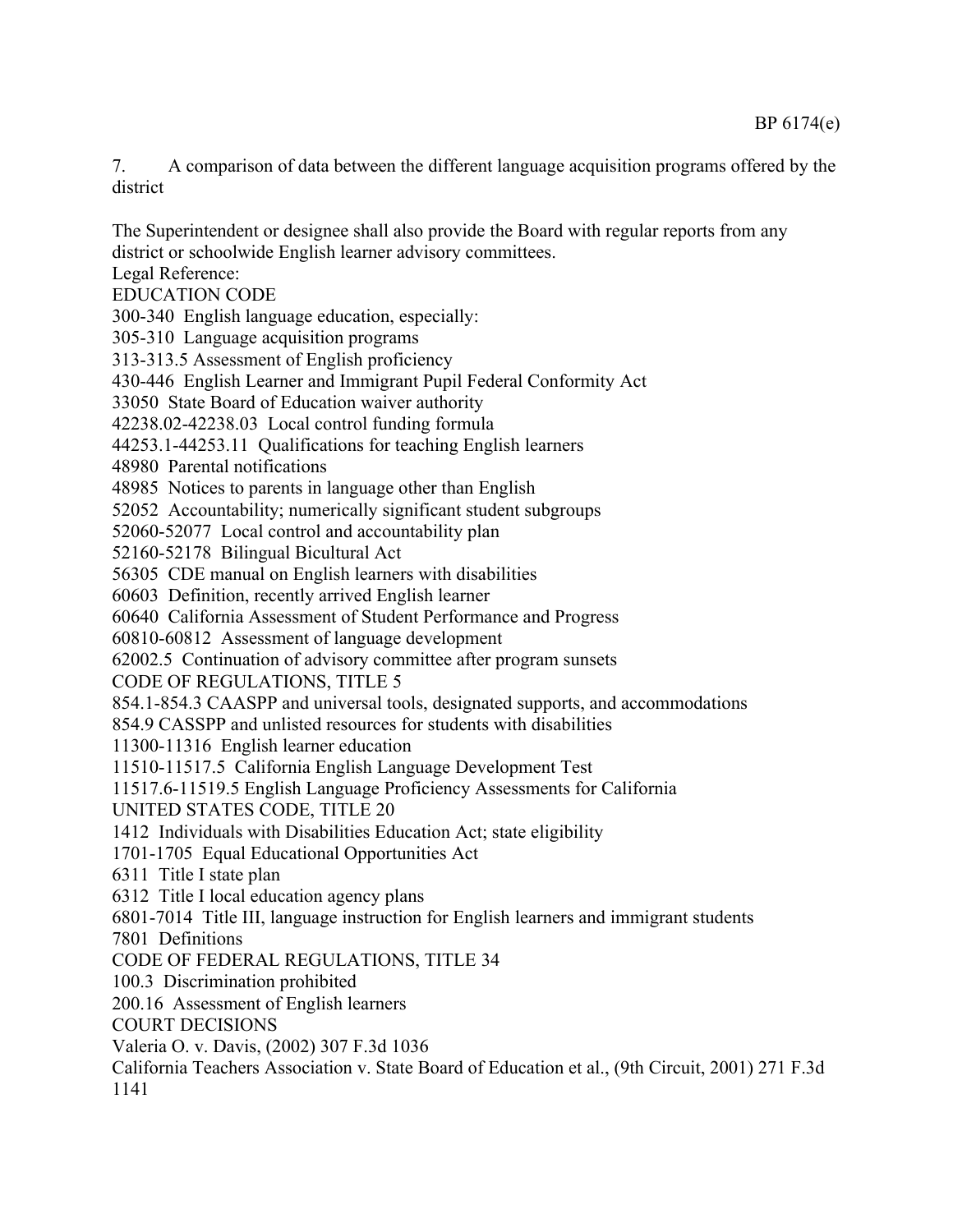McLaughlin v. State Board of Education, (1999) 75 Cal.App.4th 196 Teresa P. et al v. Berkeley Unified School District et al, (1989) 724 F.Supp. 698 ATTORNEY GENERAL OPINIONS 83 Ops.Cal.Atty.Gen. 40 (2000) Management Resources: CSBA PUBLICATIONS English Learners in Focus: The English Learner Roadmap: Providing Direction for English Learner Success, Governance Brief, February 2018 English Learners in Focus, Issue 4: Expanding Bilingual Education in California after Proposition 58, Governance Brief, March 2017 English Learners in Focus, Issue 1: Updated Demographic and Achievement Profile of California's English Learners, Governance Brief, rev. September 2016 English Learners in Focus, Issue 3: Ensuring High-Quality Staff for English Learners, Governance Brief, July 2016 English Learners in Focus, Issue 2: The Promise of Two-Way Immersion Programs, Governance Brief, September 2014 CALIFORNIA DEPARTMENT OF EDUCATION PUBLICATIONS California English Learner Roadmap: Strengthening Comprehensive Educational Policies, Programs and Practices for English Learners, 2018 Matrix One: Universal Tools, Designated Supports, and Accommodations for the California Assessment of Student Performance and Progress for 2017-18, rev. August 2017 Reclassification Guidance for 2017-18, CDE Correspondence, April 28, 2017 Integrating the CA ELD Standards into K-12 Mathematics and Science Teaching and Learning, December 2015 Next Generation Science Standards for California Public Schools, Kindergarten through Grade Twelve, rev. March 2015 English Language Arts/English Language Development Framework for California Public Schools: Transitional Kindergarten Through Grade Twelve, 2014 Common Core State Standards for Mathematics, rev. 2013 English Language Development Standards for California Public Schools: Kindergarten Through Grade Twelve, 2012 THE EDUCATION TRUST- WEST PUBLICATIONS Unlocking Learning II: Math as a Lever for English Learner Equity, March 2018 Unlocking Learning: Science as a Lever for English Learner Equity, January 2017 U.S. DEPARTMENT OF EDUCATION PUBLICATIONS Accountability for English Learners Under the ESEA, Non-Regulatory Guidance, January 2017 Innovative Solutions for Including Recently Arrived English Learners in State Accountability Systems: A Guide for States, January 2017 English Learner Tool Kit for State and Local Educational Agencies (SEAs and LEAs), rev. November 2016 English Learners and Title III of the Elementary and Secondary Education Act (ESEA), as Amended by the Every Student Succeeds Act (ESSA), Non-Regulatory Guidance, September 23, 2016 Dear Colleague Letter: English Learner Students and Limited English Proficient Parents,